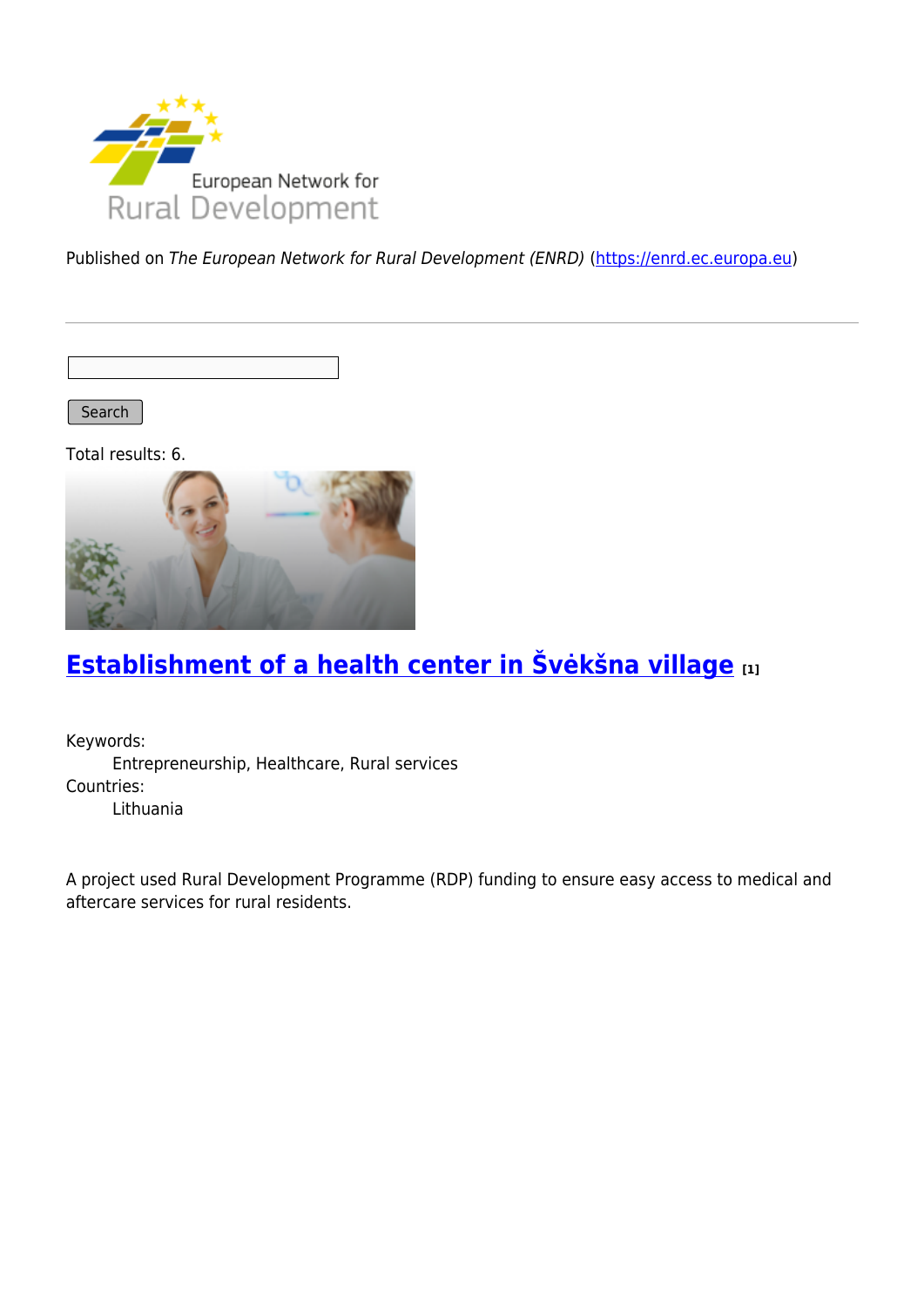

### **[Littles Ltd. – Setting up a new production line](https://enrd.ec.europa.eu/projects-practice/littles-ltd-setting-new-production-line_en) [2]**

Keywords:

Competitiveness, Entrepreneurship, Farm restructuring/modernisation, Job creation, Product quality, Rural business, Sustainability

Countries:

United Kingdom

A family business, trading high quality instant coffee, used EAFRD support to expand its business by installing a new more efficient production line.



#### **[Treak Cliff Cavern](https://enrd.ec.europa.eu/projects-practice/treak-cliff-cavern_en) [3]**

Keywords:

Competitiveness, Entrepreneurship, Farm restructuring/modernisation, Job creation, Rural business, Rural SMEs, Tourism

Countries:

United Kingdom

A project to enhance the facilities on a geological site, enable new visitor-based activities and attract more visitors who will spend more time in the area.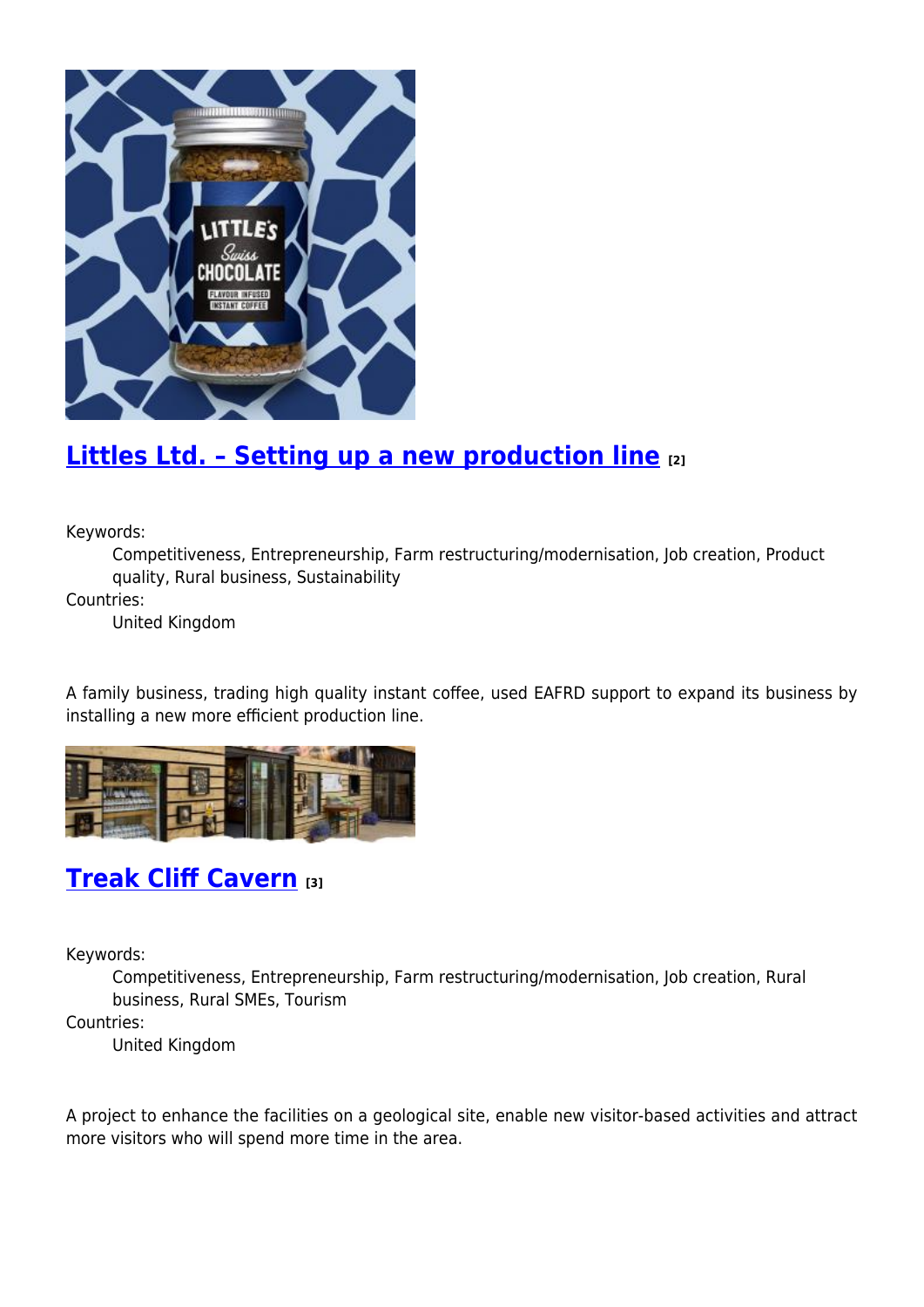

### **[Aurimas Macnorius – Supporting a young entrepreneur](https://enrd.ec.europa.eu/projects-practice/aurimas-macnorius-supporting-young-entrepreneur_en) [4]**

Keywords:

Demography, Diversification, Entrepreneurship, Job creation, Rural business Countries:

Lithuania

RDP support helped a young entrepreneur to acquire the necessary equipment in order to start his own wood construction business in an area of high unemployment.



## **[Snowy's Canine Therapy Centre](https://enrd.ec.europa.eu/projects-practice/snowys-canine-therapy-centre_en) [5]**

Keywords: LEADER/CLLD, Rural business, Social services Countries: United Kingdom

Setting up a niche business start-up as a canine therapy centre.